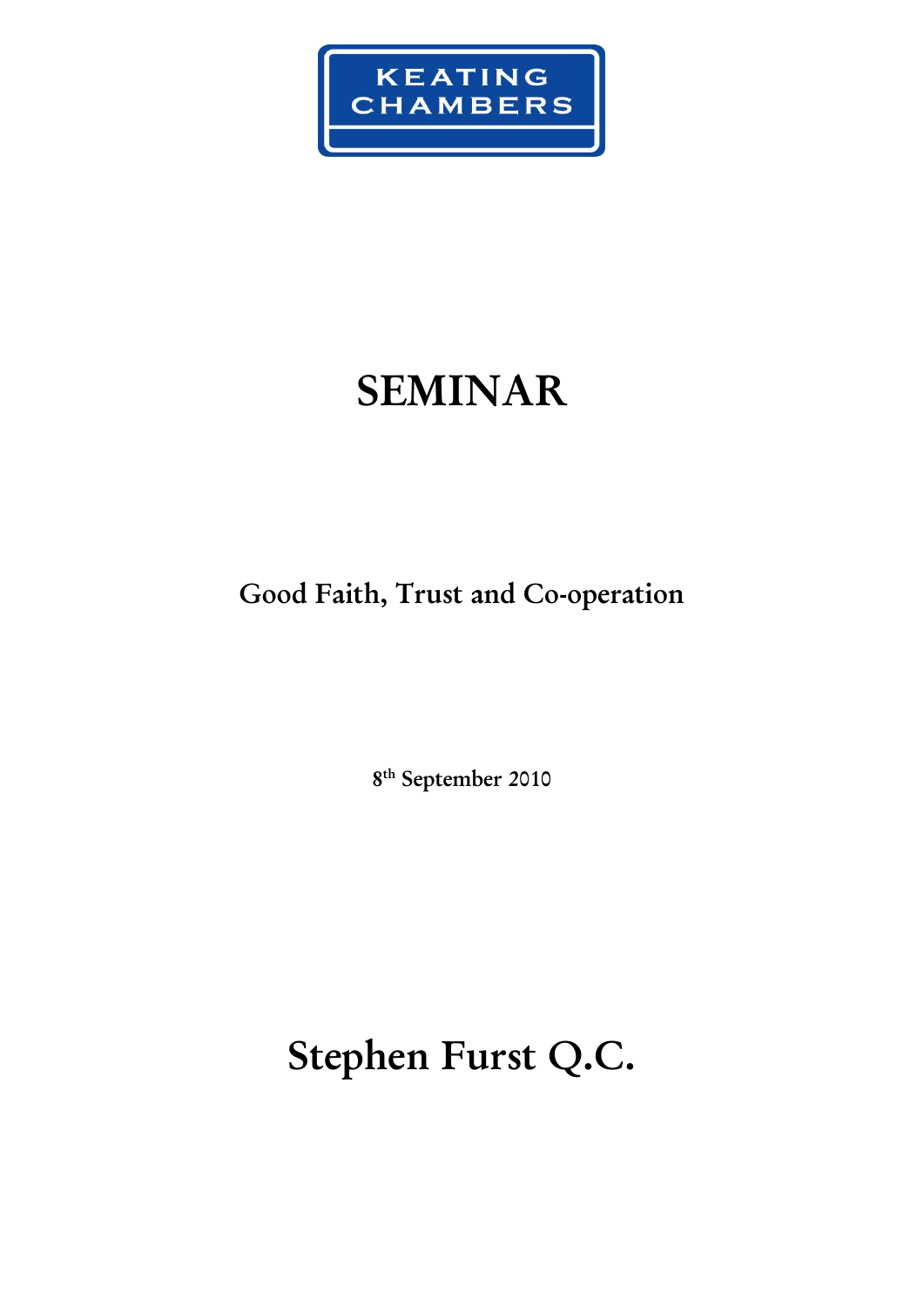

## **Good Faith, Trust and Co-operation**

Clause 10.1 of NEC 3 Engineering and Construction Contract provides:

*"The Employer, the Contractor, the Project Manager and the Supervisor shall act as stated in this contract and in a spirit of mutual trust and co-operation."*

Clause 2.1 of the JCT Constructing Excellence Contract 2007 states:

*"The Overriding Principle guiding the Purchaser and the Supplier in the operation of this contract is that of collaboration. It is their intention to work together with each other and with all other Project Participants in a co-operative and collaborative manner in good faith and in the spirit of mutual trust and respect. To that end the Purchaser and Supplier agree that they shall each give to, and welcome from, the other, and the other Project Participants, feedback on performance and shall draw each other's attention to any difficulties and shall share information openly at the earliest practicable time. They shall support collaborative behaviour and address behaviour that does not comply with the Overriding Principle."*

Do clauses such as these give rise to real, hard enforceable rights and obligations or are they merely pious words to encourage a collaborative attitude.

In the field of construction the collaborative approach was endorsed and promoted by Sir Michael Latham in 1994, particularly in his report "Constructing the Team". He appeared to believe that what he perceived as the inherently adversarial approach in the industry could be, at least to some extent, reduced by the introduction of clauses into construction contracts such as those set out above. Unfortunately Sir Michael gave no guidance as to what such clauses might mean in practice or how they might modify the adversarial approach.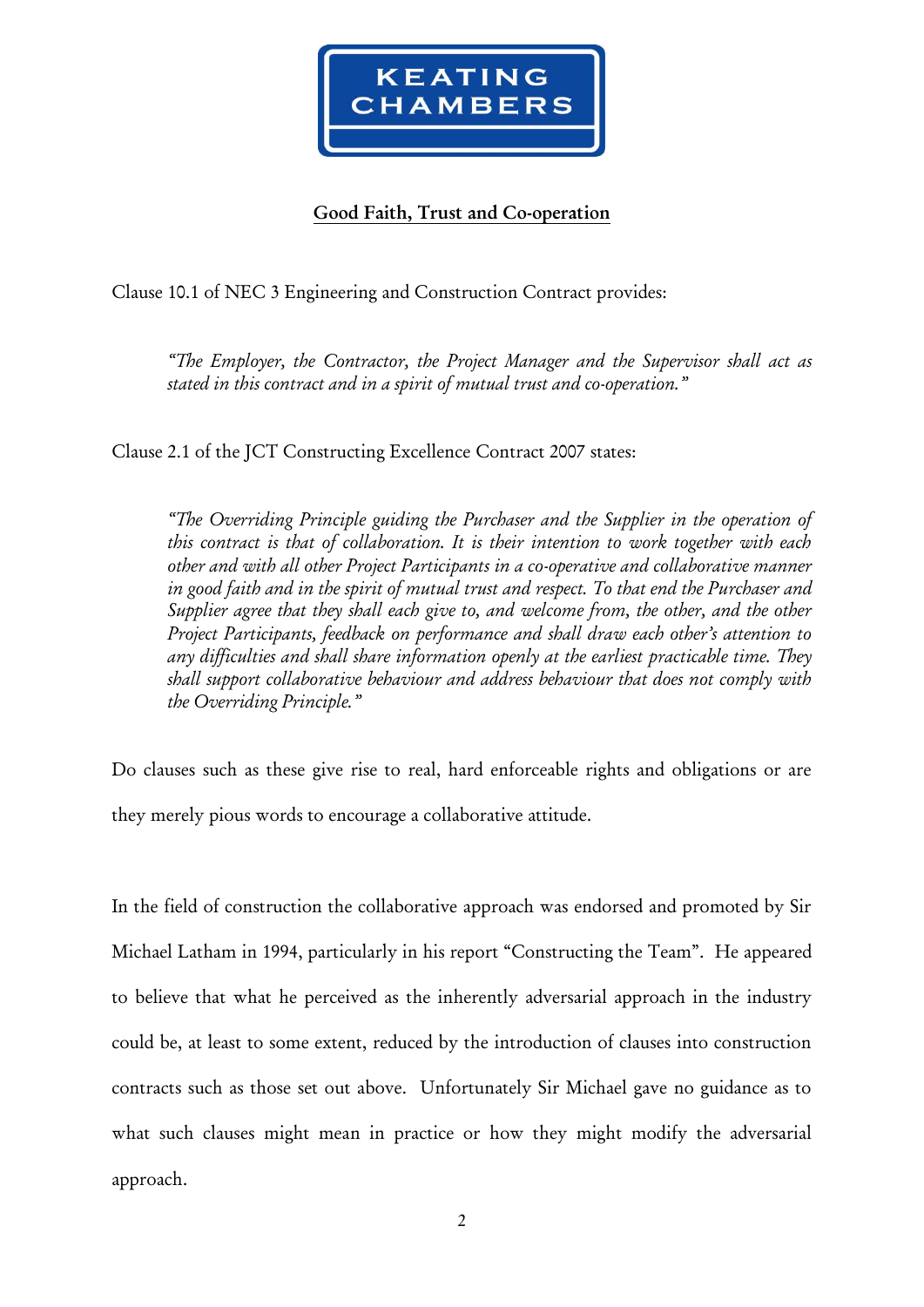

The concept of good faith as an incident of commercial life dates back as an explicit concept in English common law to the 18<sup>th</sup> century, although it has origins in Roman and possibly in pre-Roman law. Thus Lord Mansfield could refer to good faith as "the governing principle….applicable to all contracts and dealings." And that "Good faith forbids either party by concealing what he privately knows, to draw the other into a bargain, from his ignorance of that fact, and his believing the contrary. But either party may be innocently silent, as to grounds open to both, to exercise their judgment upon."<sup>1</sup>

Thus good faith, collaboration and fair dealing has pervaded almost every aspect of our law. Courts are used to be making evaluative judgements on normative concepts.

In the statutory context, for example:

- 1. The Unfair Contract Terms Act 1977.
- 2. Regulation 4 of the Unfair Terms in Consumer Contracts Regulations 1994<sup>2</sup> whereby an "unfair term" is a term contrary to the requirements of good faith.

 $1$  Carter v Boehm (1766) 3 Burrow 1905.

<sup>&</sup>lt;sup>2</sup> The Director General of Fair Trading v First National Bank plc [2001] UKHL 52. See also Westminster Building Co Ltd v Beckingham [2004] EWHC 138 (TCC).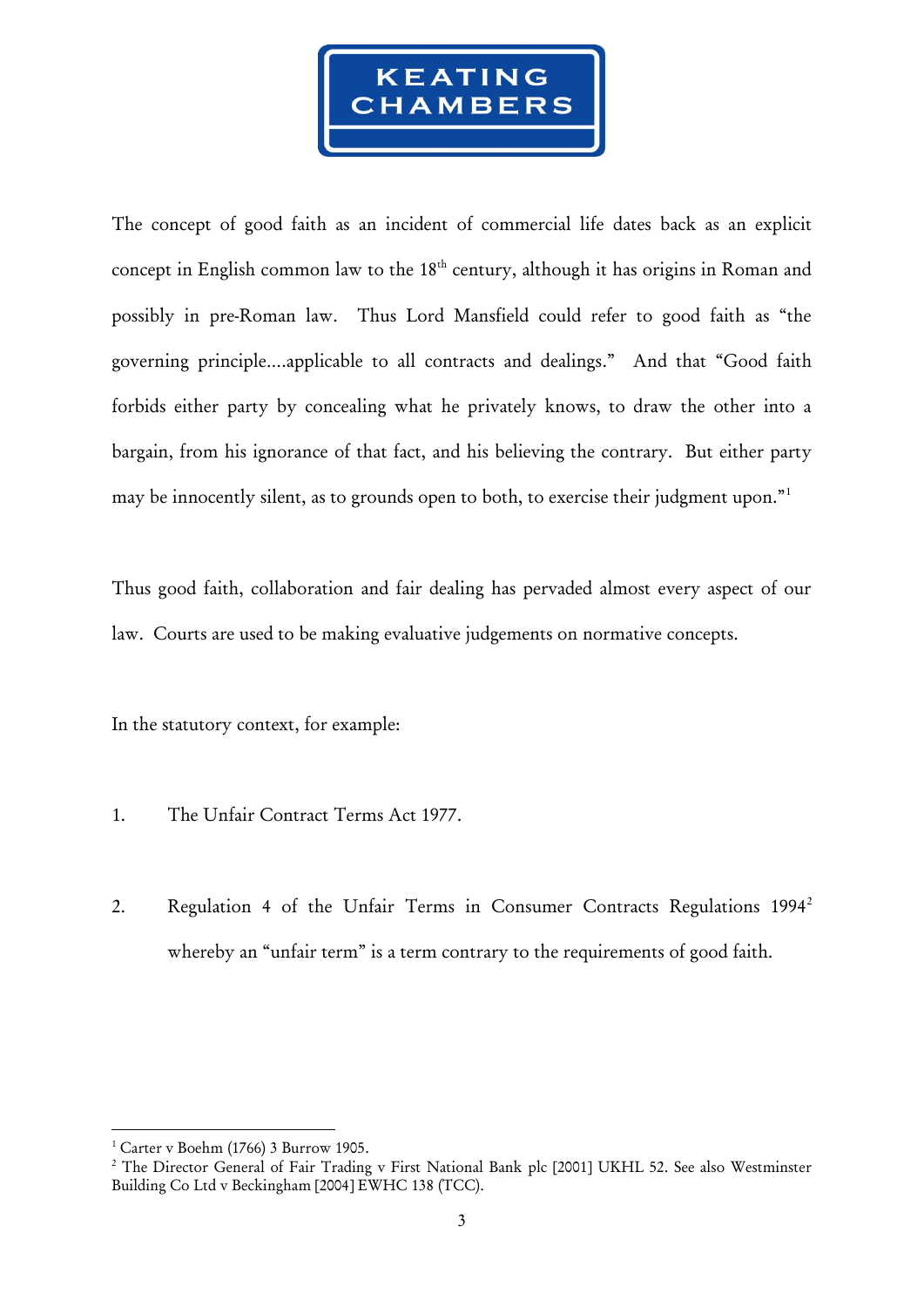

3. Under Section 8(1) of the Late Payment of Commercial Debts (Interest) Act 1998 where the court is required to assess whether a contract provides a "substantial remedy".<sup>3</sup>

At common law, for example:

- 1. Whether an insured has provided details in utmost good faith to the insurer;
- 2. Similarly contracts for partnership require a would-be partner to disclose all material facts of which he has knowledge and the other partners might not be aware.<sup>4</sup>
- 3. Whether an agreement is voidable for economic duress where the person said to be exerting pressure has not acted in good faith.<sup>5</sup>
- 4. It is said that the so-called duty on contractors to warn designers of defects of design is simply an incident of this general good faith obligation. 6

1

<sup>3</sup> See for example Yuanda (UK) Ltd v WW Gear [2010] BLR 29.

<sup>4</sup> Conlon and another v Simms [2008] 1 WLR 484.

<sup>5</sup> DSND Sub-Sea v Petroleum Geoservices [2000] BLR 530.

<sup>6</sup> Plant Construction plc v Clive Adams Associates (1999).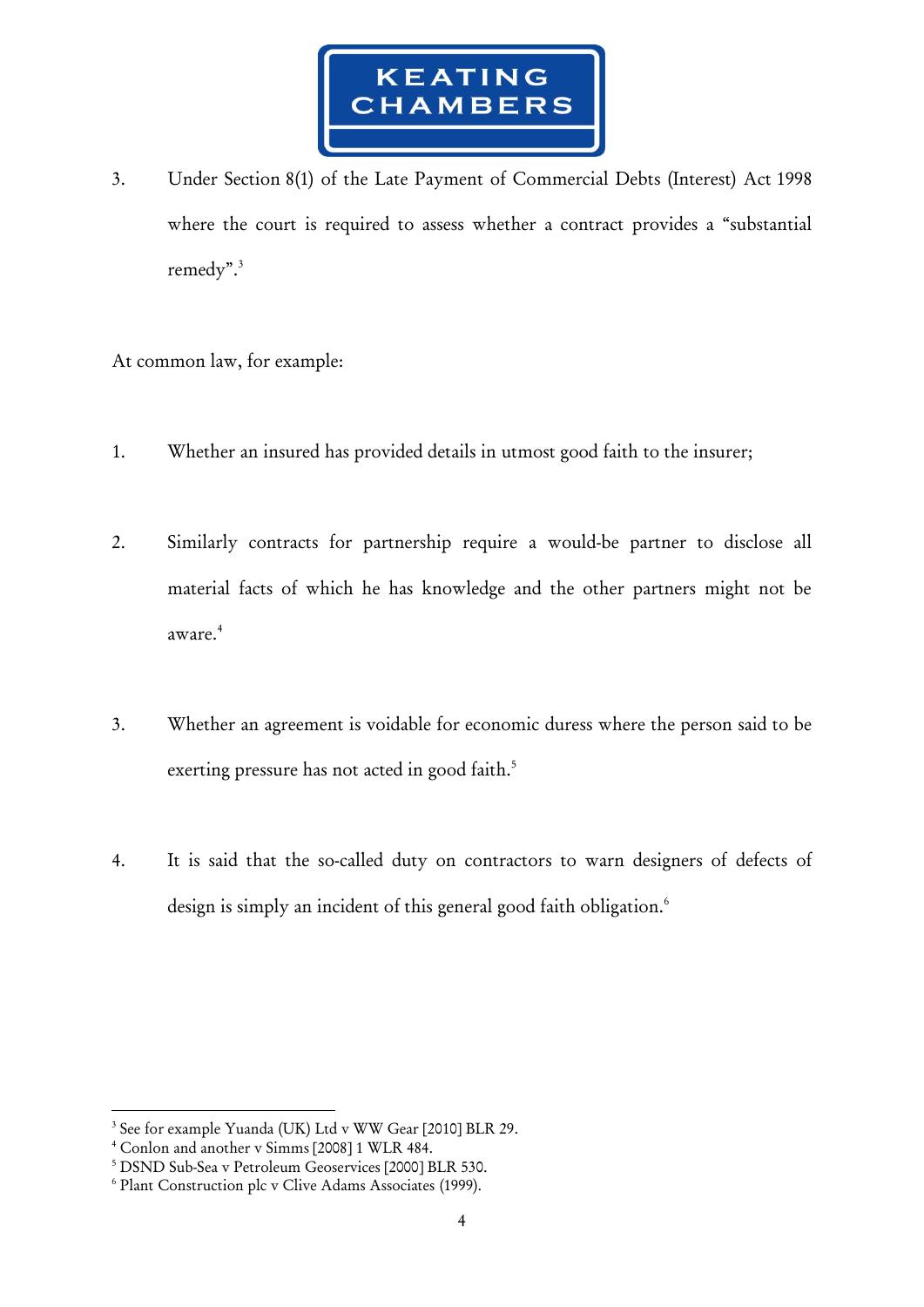

- 5. In connection with obligations to resolve disputes "in good faith" and whether proceedings should be stayed to permit or require such attempts at resolution to take place.<sup>7</sup>
- 6. As to whether terms of an unusual or onerous nature have fairly been brought to the attention of the other contracting party.<sup>8</sup>

In more general terms the emphasis on co-operation and partnership is evident in the formulation of the overriding objectives of the CPR with the requirement placed on the parties to co-operate in helping the court of further those objectives.<sup>9</sup> Thus the courts now expect the parties to engage in mediation in good faith and in the field of construction the availability of adjudication is evidently intended to limit expenditure on disputes.

Thus we should approach clauses such as the present as intending to give rise to real and enforceable obligations. However there are formidable difficulties.

The problem of providing a definition of "good faith" is evident from the discussion in Walford v Miles<sup>10</sup>. There a lock-out agreement for negotiations for the sale and purchase of a company was said to be subject to an implied term that the parties would negotiate in good faith. This was rejected on the basis that that such a term lacks the necessary

1

<sup>7</sup> Cable & Wireless plc v IBM United Kingdom Ltd [2002] EWHC 2059 (Comm Ct).

<sup>8</sup> Interfoto Picture Library Ltd v Stiletto Visual Programmes Ltd [1987] 1 QB 433.

<sup>9</sup> CPR Rule 1.3.

<sup>&</sup>lt;sup>10</sup> [1992] 2 AC 128. See also Ultraframe (UK) Ltd v Tailored Roofing Systems Ltd [2004] EWCA Civ 585.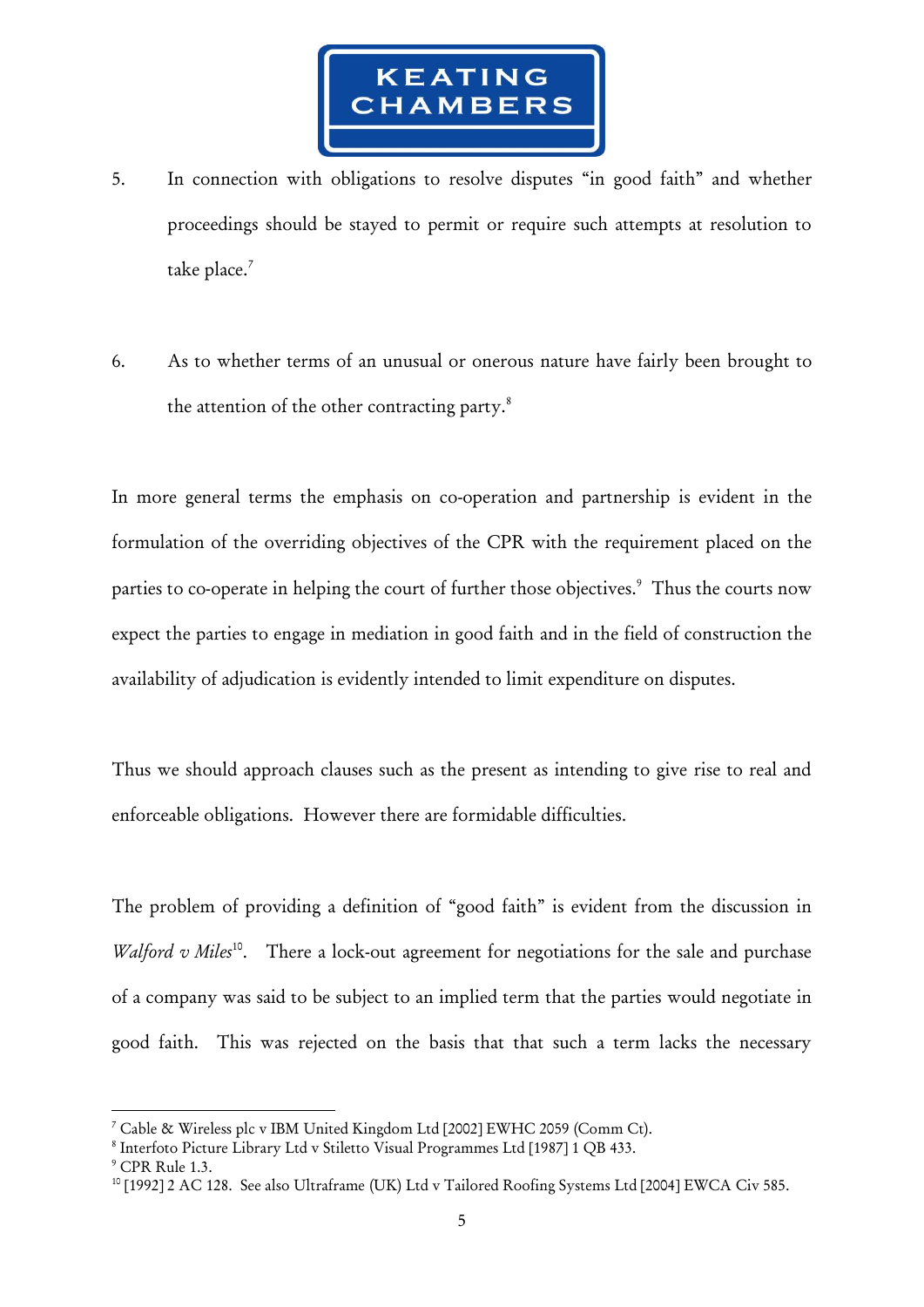

certainty. Thus, it was said, the court would be unable to determine whether a party had acted in bad faith given that the parties are essentially in an adversarial position and entitled to pursue its own interest.

By contrast in *Petromec and others*<sup>11</sup> the contract provided that the parties would negotiate certain extra costs and extra time "in good faith". Whilst that issue did not have to be decided Longmore LJ was clearly of the view that such an obligation was enforceable. However in that case the court would have been able to determine the extra costs involved since they were simply the reasonable costs of certain work which could be objectively ascertained. The court accepted that a problem might arise as to when and in what circumstances negotiations had been brought to an end in bad faith. In the event this was not thought likely to pose a problem since an allegation of fraud was going to be made and this would or was likely to overtake any dispute of bad faith. *Walford v Miles* was distinguished on the basis that in that case, unlike *Petromec*, there was no concluded agreement (the agreement was "subject to contract") and there was no express term to negotiate in good faith.

Somewhat closer to home is the decision in one of the *Multiplex* cases.<sup>12</sup> There the parties agreed to "use reasonable endeavours to agree to re-programme the completion of the subcontract works and to agree a fixed lump sum and/or reimbursable subcontract sum for the completion of the subcontract works…". Following *Walford v Miles* Jackson J.

-

<sup>&</sup>lt;sup>11</sup> [2005] EWCA Civ 891.

<sup>12</sup> [2006] EWHC 1341 (TCC).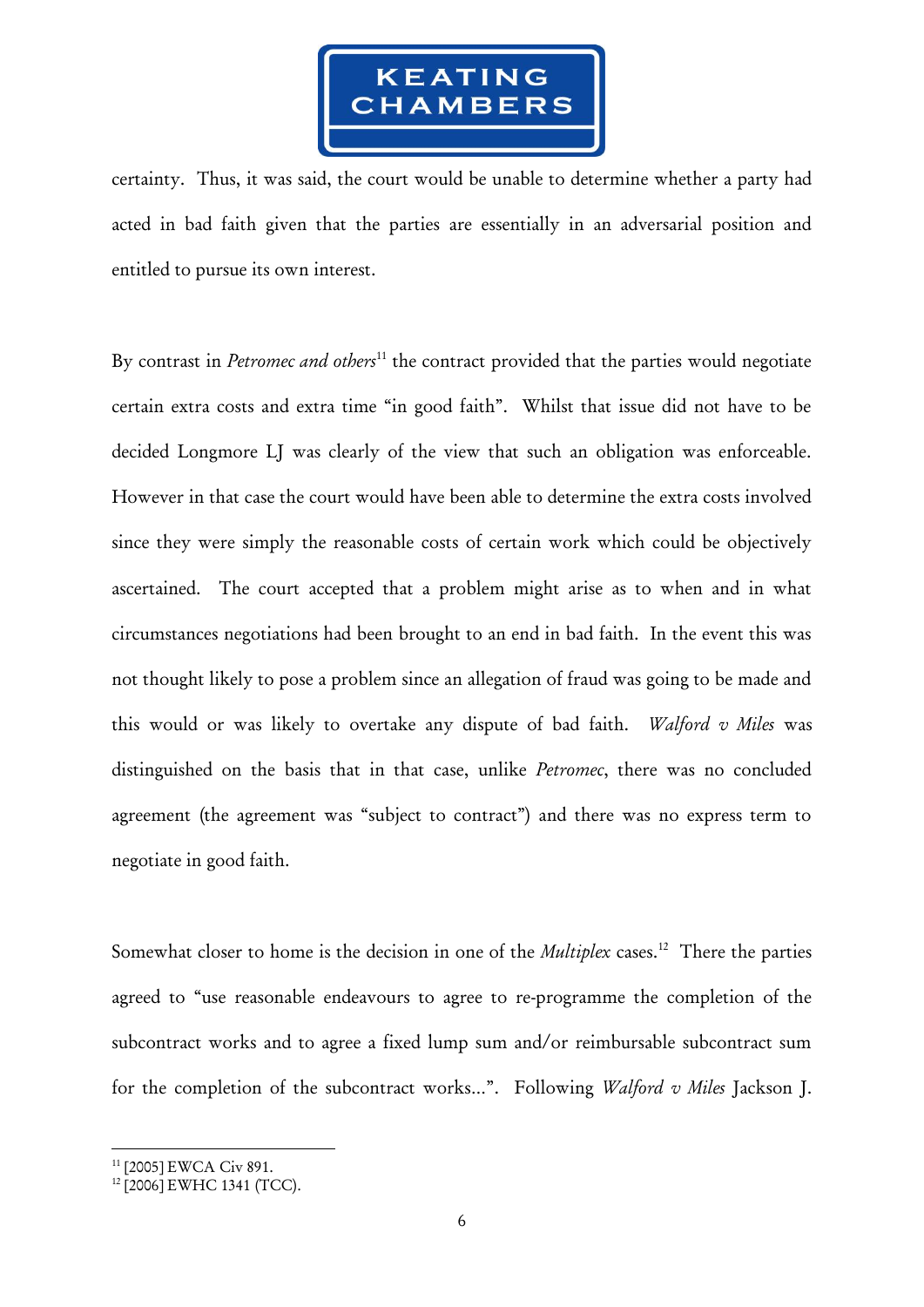

held that the clause was to uncertain to impose a contractual obligation and was merely a statement of aspirations.

There is little English authority on the content of an express obligation of good faith. In *Interfoto* Bingham LJ stated:

*"In many civil law systems, and perhaps in most legal systems outside the common law*  world, the law of obligations recognises and enforces an overriding principle that in *making and carrying out contracts parties should act in good faith. This does not simply mean that they should not deceive each other, a principle which any legal system must recognise its effect is perhaps most aptly conveyed by such metaphorical colloquialisms as 'playing fair', 'coming clean' or 'putting one's cards face upwards on the table'. It is in essence a principle of fair and open dealing."*

In *Berkeley Community Villages*<sup>13</sup> Mr Justice Morgan had to decide whether a sale of land to a third party, which would deprive the claimant of the opportunity to earn fees, would breach an express term of the agreement: *"In all matters relating to this Agreement the parties will act with the utmost good faith towards one another and will act reasonably and prudently at all times".*

The Judge construed this obligation as *"imposing on the Defendants a contractual obligation to observe reasonable commercial standards of fair dealing in accordance with their actions which related to the Agreement and also requiring faithfulness to the agreed common purpose and consistency with the justified expectations of the First Claimant."* But in the event he held the Defendants were not in breach.

<sup>13</sup> [2007] EWHC 1330 (Ch).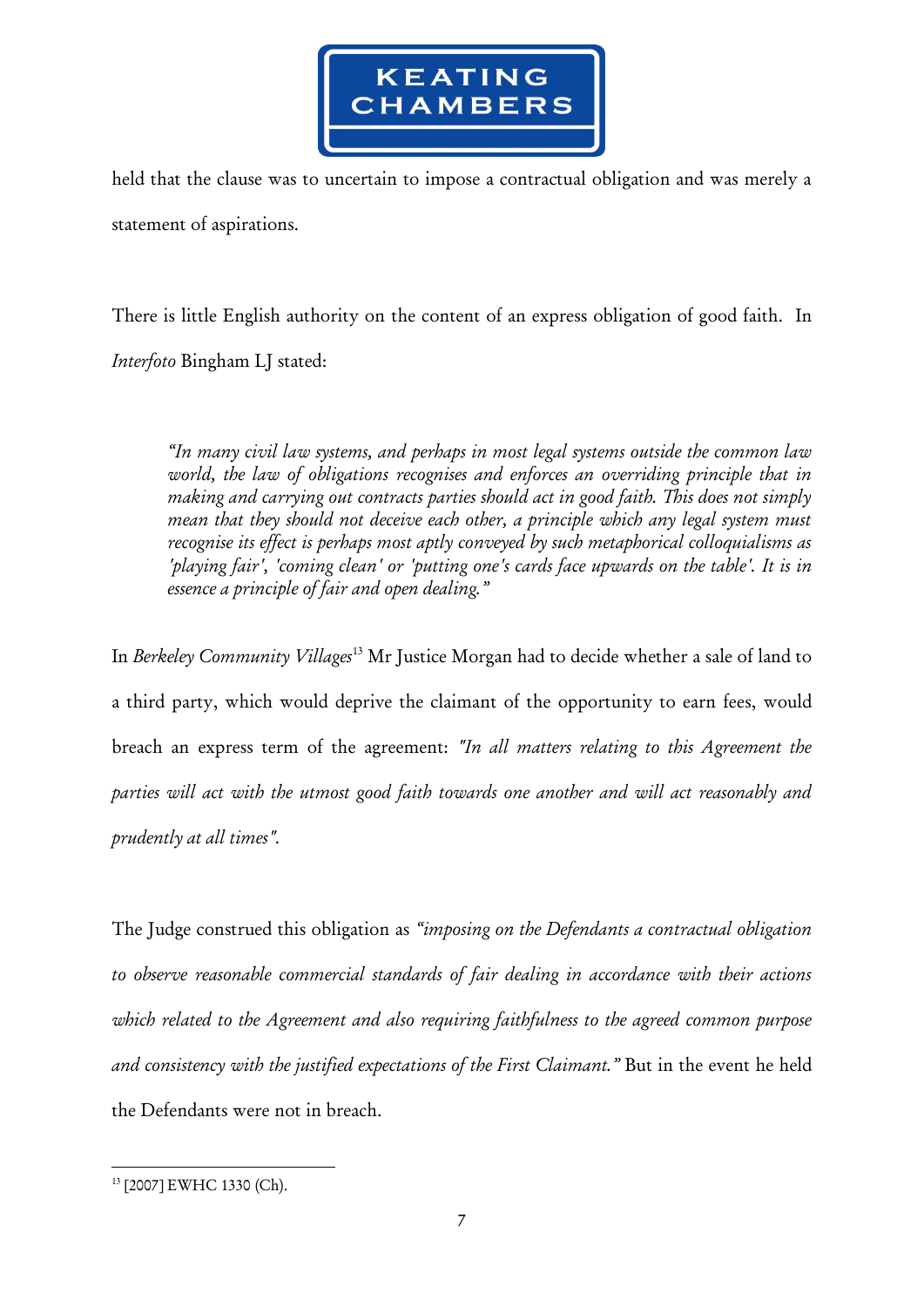

In *Gold Group Properties Ltd*<sup>14</sup> I had to decide whether the Claimant had failed to observe a clause which provided that *"Barratt and the Freeholder will observe and perform their respective obligations and the conditions set out in the Second Schedule and will at all times act in good faith"* in circumstances where it was said that the freeholder ought to have agreed an amendment to the revenue sharing arrangements on a proposed development in the light of the downturn in the property market. I held : *"… good faith, whilst requiring the parties to act in a way that will allow both parties to enjoy the anticipated benefits of the contract, does not require either party to give up a freely negotiated financial advantage clearly embedded in the contract."*

However in Australia good faith plays a much greater role in commercial life. In part this is due to statutory intervention:

Section 51AC(1) of the Trade Practices Act reads as follows:

- *"(1) A corporation must not, in trade or commerce, in connection with:*
	- *(a) The supply or possible supply of goods or services to a person (other than a listed public company) or*
	- *(b) the acquisition or possible acquisition of goods or services from a person (other than a listed public company);*
	- *(c) engage in conduct that is, in all the circumstances, unconscionable."*

<sup>&</sup>lt;u>.</u> <sup>14</sup> [2010] EWHC 1632 (TCC).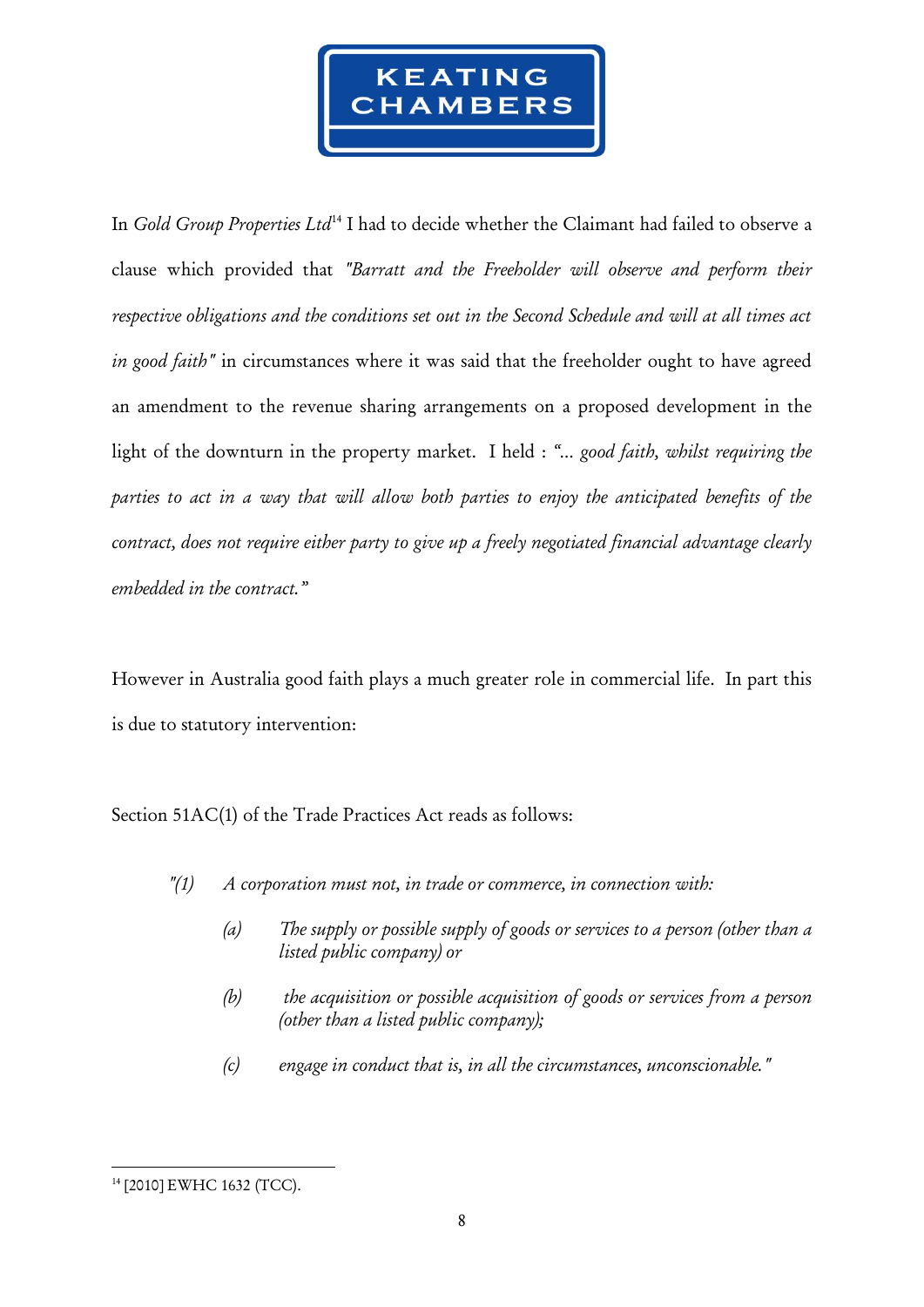

By Section 51AC(3) the Court may have regard to various matters set out in that provision including whether any undue influence or pressure was exerted on the business consumer, the extent to which the supplier's conduct was consistent with its conduct in similar transactions, the requirements of any applicable industry code, and the extent to which the supplier and the business consumer acted in good faith.

The development at common law in Australia has followed similar lines. *Overlook v Foxtel*<sup>15</sup> concerned an agreement whereby Overlook agreed to supply certain TV channels which were to be sold by Foxtel to consumers as part of TV subscriptions. Overlook was to receive a percentage derived from the sales of these channels to Foxtel customers. In order to increase its penetration Foxtel decided to reduce the price of subscriptions which, at least in the short term, would reduce Overlook's income under the agreement. Overlook sought damages, in part based on breach of an implied term obliging Foxtel to act in good faith towards Overlook should Foxtel decide to change the prices charged to subsribers.

The New South Wales Supreme Court decided that an obligation of good faith is implied by law into commercial contracts of this nature. The content of the obligation was described as:

*"(1) an obligation on the parties to co-operate in achieving the contractual objects (loyalty to the promise itself);*

<sup>&</sup>lt;u>.</u> <sup>15</sup> [2002] NWSC 17.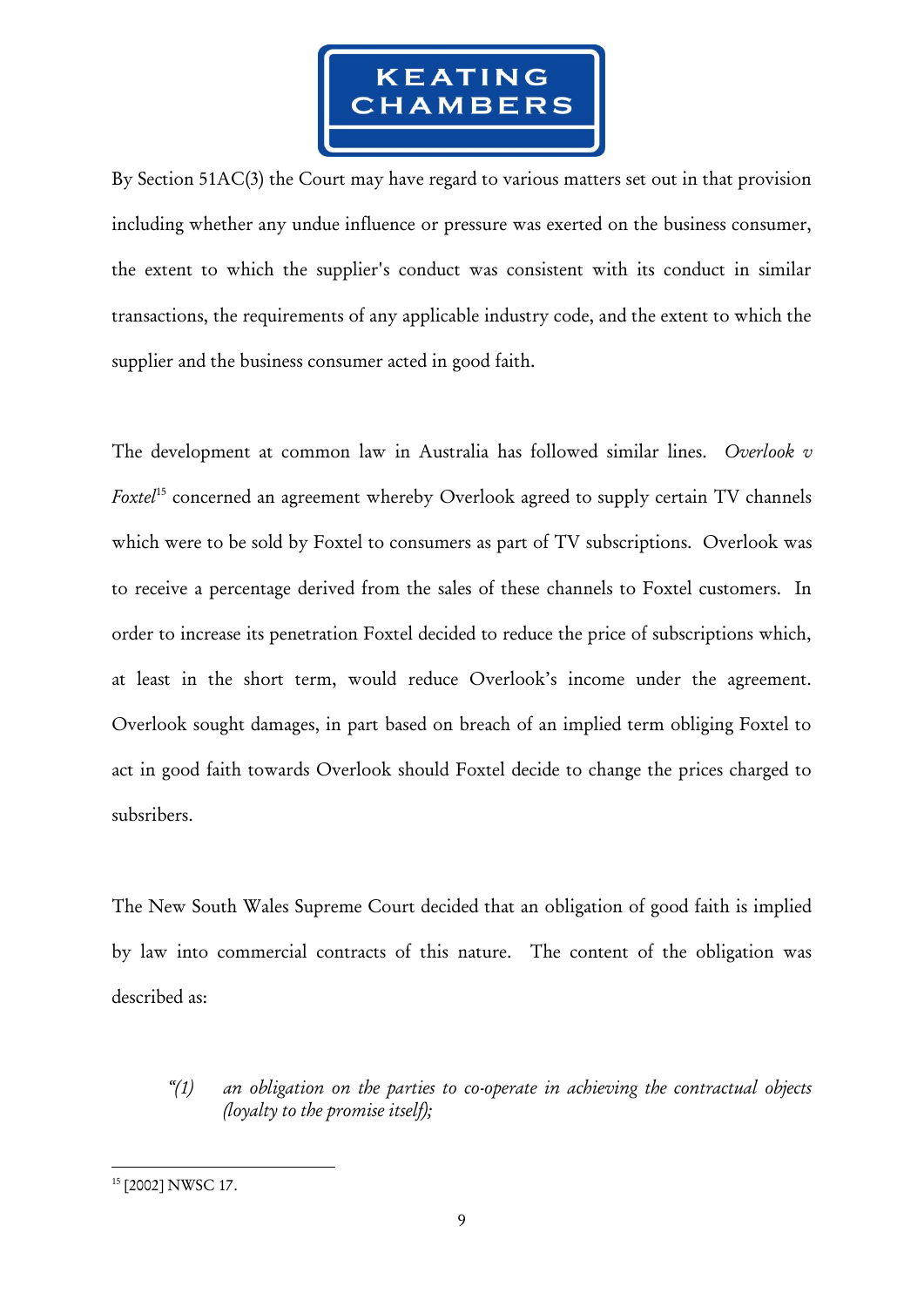

- *(2) compliance with honest standards of conduct; and*
- *(3) compliance with standards of conduct which are reasonable having regard to the interests of the parties"*

Developing these criteria it was said: *"A party is precluded from cynical resort to the black letter. But no party is fixed with the duty to subordinate self-interest entirely which is the lot of the fiduciary……The duty is not a duty to prefer the interests of the other contracting party. It is, rather, a duty to recognise and to have due regard to the legitimate interests of both the parties in the enjoyment of the fruits of the contract as delineated by its terms. In many ways, the implied obligation of good faith is best regarded as an obligation to eschew bad faith."*

In the event it was held that Foxtel had not breached the implied term.

However in *Pacific Brands Sport & Leisure*<sup>16</sup> it was said: *"the duty of good faith is an incident (not an ad hoc implied term) of every commercial contract, unless the duty is either excluded expressly or by necessary implication. The duty cannot override any express or unambiguous term which is to a different effect. Further, I presently incline to the view (but not with complete conviction) that the duty is not an independent term of the contract the breach of which would give rise to a remedy, but that it operates as a fetter upon the exercise of the discretions and powers created by the contract, including the power of termination…..I appreciate that the standard of conduct imposed by a covenant of good faith is incapable of precise definition. That does not produce an unworkable obligation. There are many instances to be found in the law of contract and elsewhere of obligations that are incapable of clear definition. Reference need only* 

<sup>&</sup>lt;sup>16</sup> [2005] FCA 288.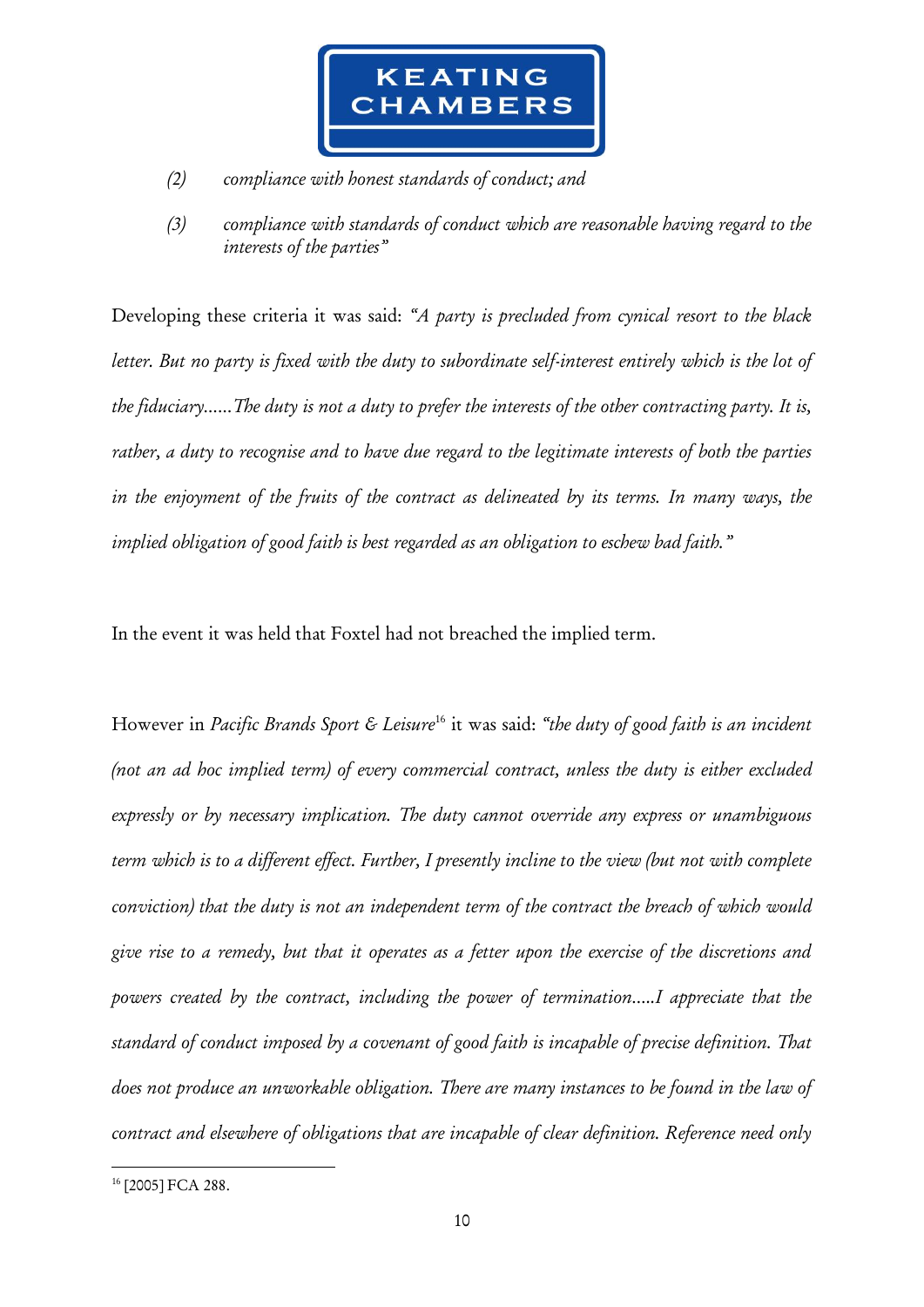

*be made to the obligation of reasonableness that pervades so much of our law. Be that as it may, a good starting point in any particular enquiry is to see whether the impugned conduct (in this case a termination) was motivated by bad faith, or was for an ulterior motive or, if it be any different, whether the defendant acted arbitrarily or capriciously. It may also be proper to investigate whether the impugned act was oppressive or unfair in its result. If any of these things can be established then, in all probability, the obligation will be breached and the resultant act (or omission) of no effect."*

In *Automasters Australia*<sup>17</sup> the franchisor terminated a franchise for breach of the franchise agreement. The Judge's findings as to whether there had been a breach are not easy to disentangle. It would appear that he found that there had been certain minor breaches but not such as *"would be sufficient to justify a termination of the contract"* : *"I am not satisfied that the plaintiff can be said to have been reasonable in the formation of its opinion that a default had occurred. There was obviously a degree of ambiguity in the circumstances as to the state of alleged non-compliance. This ambiguity had been the subject of the 22 January audit and from that point on, in view of the finding I have made in favour of Mrs Coombes' version of the meeting, the plaintiff was on notice that a degree of doubt surrounded the accuracy of its lists. Accordingly, in my view, the plaintiff cannot be said to have formed an opinion reasonably about the state of default if, in the circumstances, it simply proceeded to issue the default schedule without prior reference to the defendants."*

Clause 15.1 of the agreement provided:

<sup>&</sup>lt;sup>17</sup> [2002] WASC 286.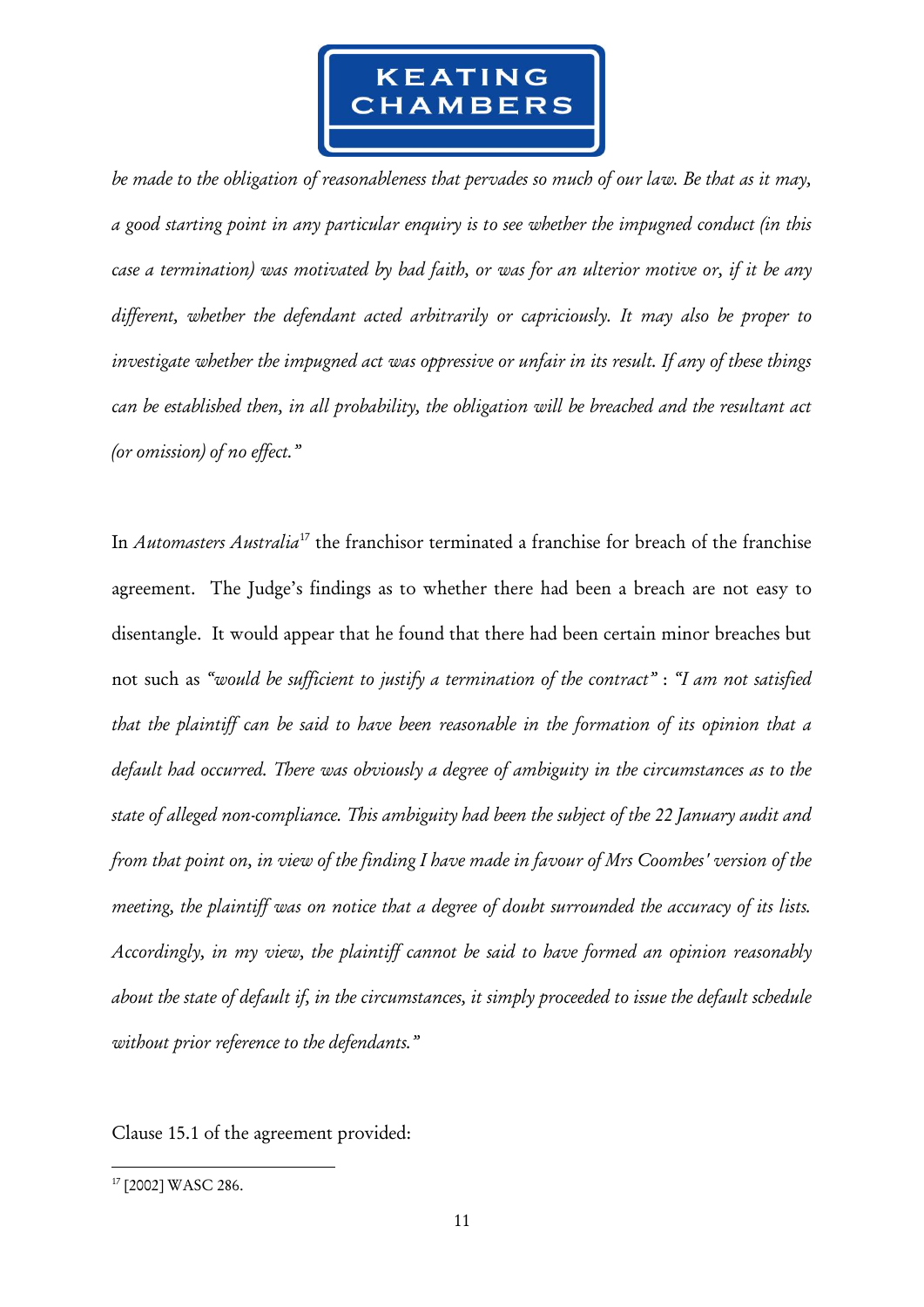

*"The Franchisor will use its best endeavours to promote the performance and success of the Franchise Business and will deal at all times with the Franchisee in absolute good faith."*

The Judge considered the content of this obligation in these terms:

*"It is apparent from the decided cases and related discussion that an express term concerning good faith, either in negotiation or in performance, is likely to be considered certain and the term will be interpreted to give it meaning. What constitutes good faith will depend on the circumstances of the case and upon the context of the whole of the contract. The Courts will allow normal and reasonable business behaviour, with the result that the parties are not obliged to put aside their own self-interest or proprietary rights. A court considering such a provision is entitled to have regard to the reasonableness of the conduct and whether a party has acted unconscionably or capriciously. This may require the court to give some consideration to the motivation underlying the relevant events…..The content of the term is to be established by reference to the contract as a whole and the nature of the franchise arrangements. That being so, it*  was not open to the franchisor to exercise its rights and powers unreasonably or *capriciously, although it was entitled to have regard to its own commercial self-interest. This all suggests that the plaintiff was not at liberty to rely upon technical or minor infringements unless it was able to point to a clear and persistent course of misconduct."*

Thus the franchisor breached the agreement by purporting to terminate based on minor

infringements of the franchise agreement and the franchisee recovered damages.<sup>18</sup>

Whilst these authorities concentrate on good faith, in my view similar principles apply in relation to obligations to co-operate and act in a collaborative manner or on the basis of mutual trust. In *Birse Construction Ltd v St David Ltd*<sup>19</sup> the parties entered into a Charter

1

<sup>&</sup>lt;sup>18</sup> For further Australian authority see Bropho v Human Rights & Equal Opportunity Commission [2004] FCAFC 16 and in Hong Kong: Hyudai Engineering and Construction Co. Ltd v Vigour Ltd CACV 128/2004.

<sup>&</sup>lt;sup>19</sup> [1999] BLR 194.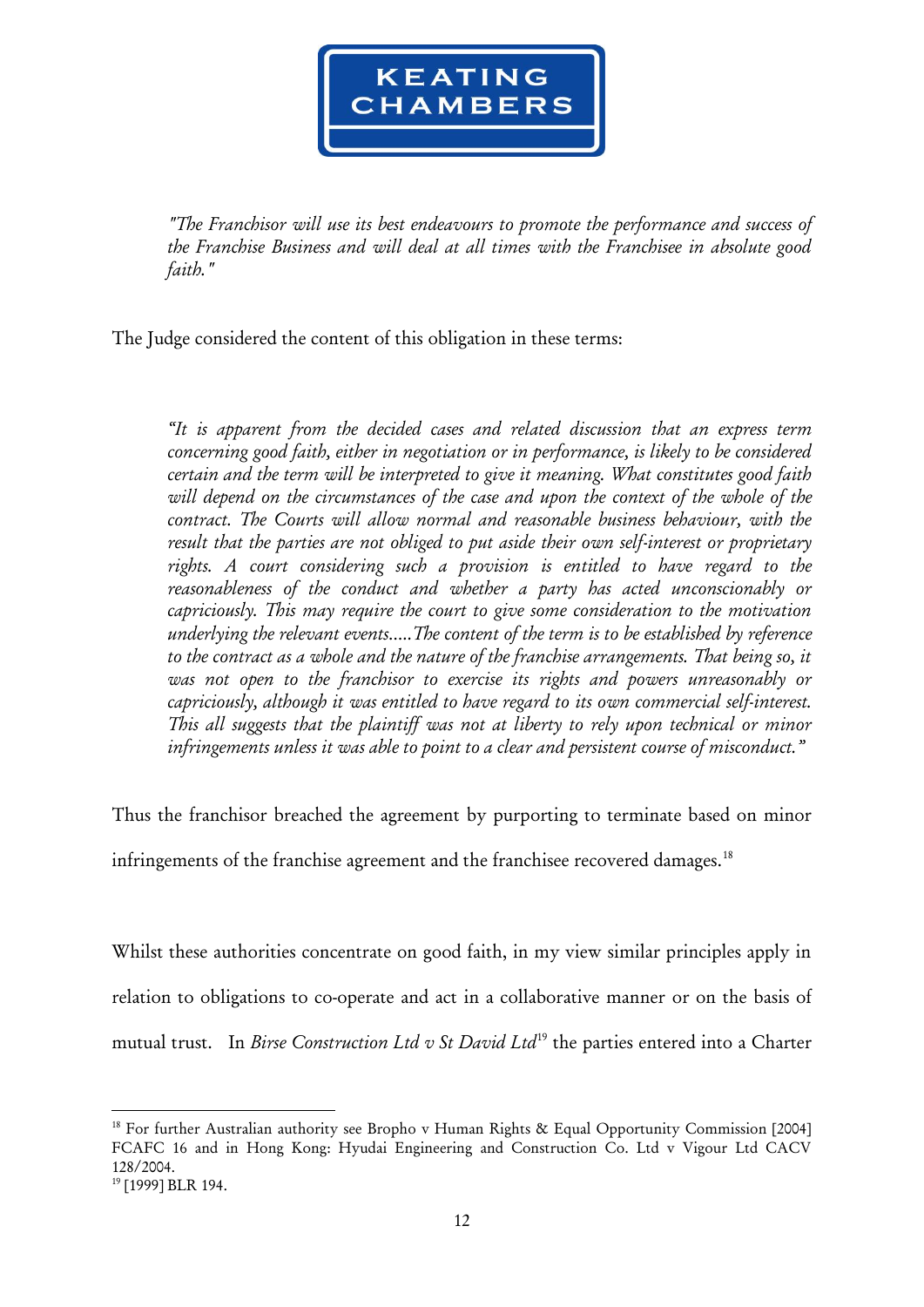

whose aim was: *"To produce an exceptional quality development within the agreed time frame, at least cost, enhancing our reputations through mutual co- operation and trust."* Whilst this Charter had no binding effect it was held that the terms *"are important for they were clearly intended to provide the standards by which the parties were to conduct themselves and against which their conduct and attitudes were to be measured."*

English law has long eschewed the adoption of abstract overriding concepts, at least at common law, in favour of pragmatic development on the particular facts of cases. However there is a clear tide of opinion favouring a more co-operative attitude between parties whether their relationship is contractual or adversarial. Such authority as there is suggests that the courts will attempt to give real content to a "good faith" or equivalent obligation but it is suggested that the courts in England would be unlikely to imply a term to this effect, as a matter of law although it might be said to be an incident of an implied term of co-operation and/or non-hindrance.

It is easy to see that insofar as a contract provides for the exercise of a discretion or a power by a party a court can give content to an express "good faith" obligation, at least to the extent of requiring such a discretion not to be exercised or power invoked in bad faith. More difficult are cases where no such discretion or power is involved. However an important feature is whether and to what extent such terms can require a party to have regard to the commercial interest of the other party. As the law presently stands such a consideration might be relevant at the margin, that is to say as a matter assisting interpretation of the express terms whilst not contradicting any such terms. The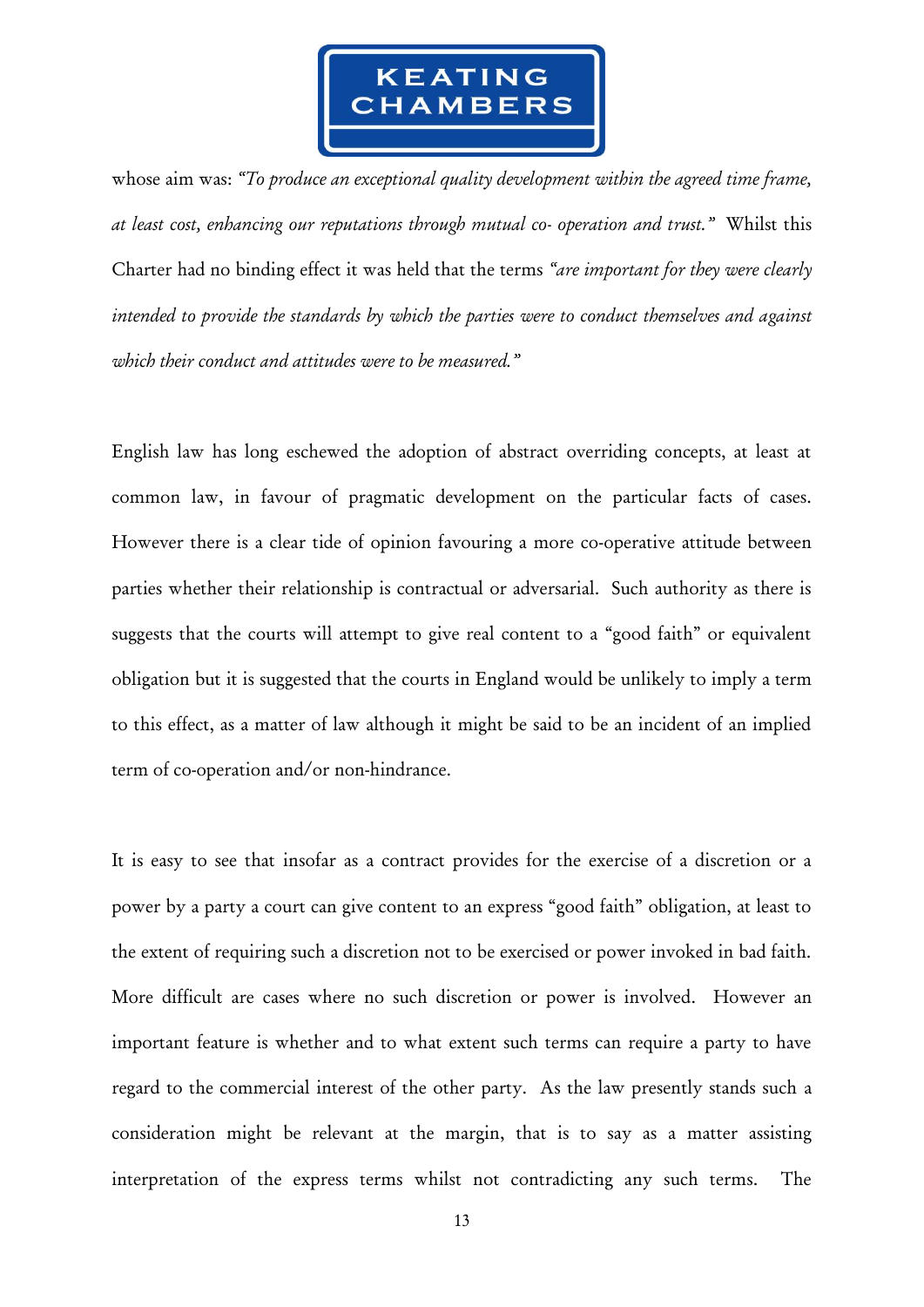

interesting point however is that such terms do require a court to consider whether hardedged commercial advantage has to be subsumed to the joint enterprise as evident from the terms of the contract.

Thus NEC3 may well prevent an employer exercising the right of determination in circumstances where, for example, it can be shown the employer wishes merely to get the work done more cheaply where the breach is remediable and minor. Thus, for example, suppose the Contractor failed to provide a bond within the time limit specified by the contract. This would be a termination event under Core Clause 91.2. Suppose also that there was evidence to show that the Contractor was in the course of obtaining the bond and the delay had been due to a cash flow problem resulting from delay in the assessment of the Contractor's entitlement under the Contract by the PM and that the Employer was aware of these matters. It is suggested that it would at least be arguable that a determination in such circumstances would breach the obligation of mutual trust and cooperation in Core Clause 10.1.

More difficult would be a case where the Contractor fails to notify the Project Manager of a compensation event which the Project Manager was not obliged to notify the Contractor of but of which he was aware. Could it be said that failing to assess the compensation event was a breach of the obligation of co-operation? Probably not. The general obligations to act in a collaborative manner cannot dilute the "hard edged" and clear agreements of the contract, they probably operate only at the margin or, as set out above, in connection with discretions and powers.